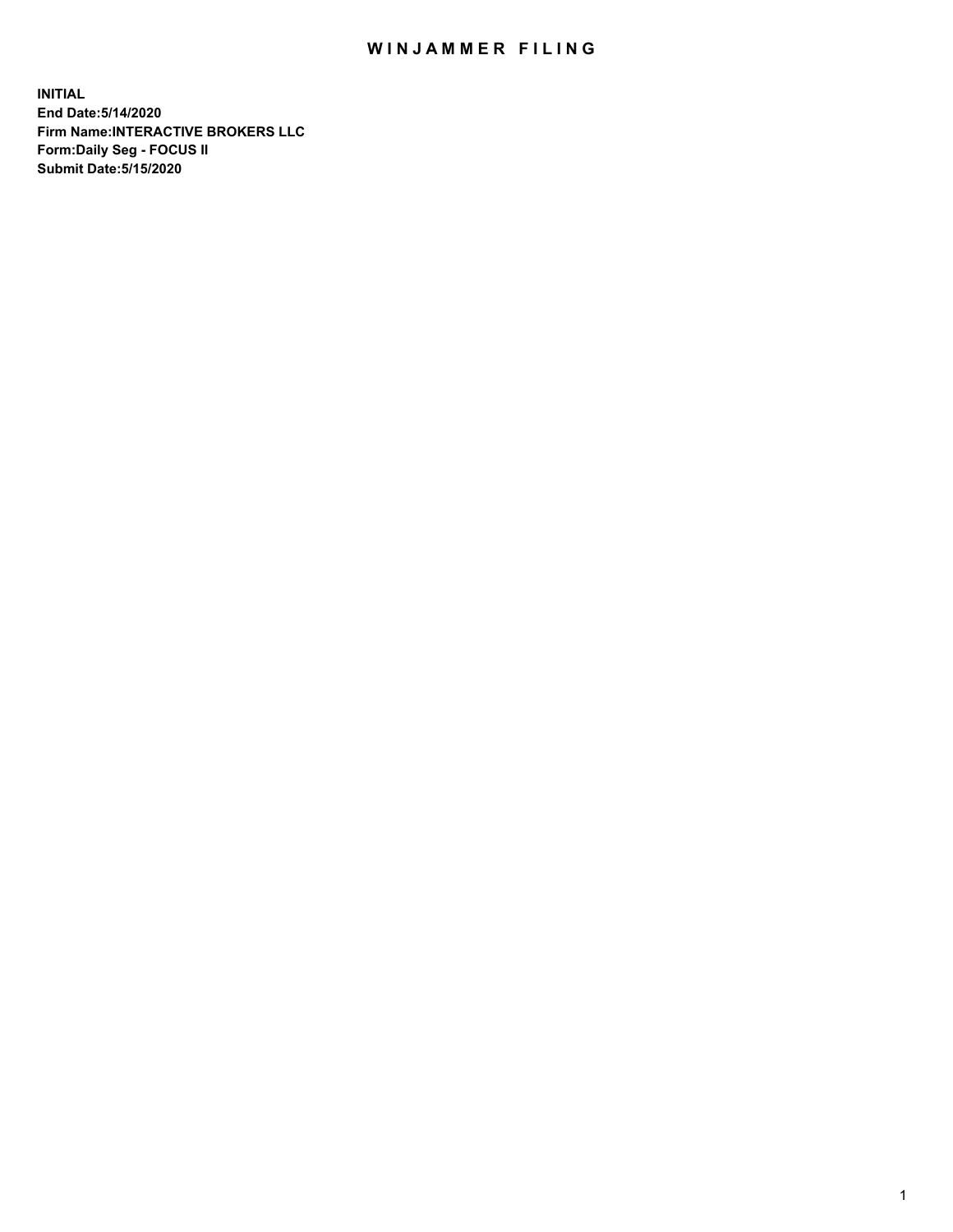**INITIAL End Date:5/14/2020 Firm Name:INTERACTIVE BROKERS LLC Form:Daily Seg - FOCUS II Submit Date:5/15/2020 Daily Segregation - Cover Page**

| Name of Company                                                                                                                                                                                                                                                                                                                | <b>INTERACTIVE BROKERS LLC</b>                                                   |
|--------------------------------------------------------------------------------------------------------------------------------------------------------------------------------------------------------------------------------------------------------------------------------------------------------------------------------|----------------------------------------------------------------------------------|
| <b>Contact Name</b>                                                                                                                                                                                                                                                                                                            | James Menicucci                                                                  |
| <b>Contact Phone Number</b>                                                                                                                                                                                                                                                                                                    | 203-618-8085                                                                     |
| <b>Contact Email Address</b>                                                                                                                                                                                                                                                                                                   | jmenicucci@interactivebrokers.c<br>om                                            |
| FCM's Customer Segregated Funds Residual Interest Target (choose one):<br>a. Minimum dollar amount: ; or<br>b. Minimum percentage of customer segregated funds required:% ; or<br>c. Dollar amount range between: and; or<br>d. Percentage range of customer segregated funds required between:% and%.                         | <u>0</u><br>$\overline{\mathbf{0}}$<br>155,000,000 245,000,000<br>0 <sub>0</sub> |
| FCM's Customer Secured Amount Funds Residual Interest Target (choose one):<br>a. Minimum dollar amount: ; or<br>b. Minimum percentage of customer secured funds required:% ; or<br>c. Dollar amount range between: and; or<br>d. Percentage range of customer secured funds required between:% and%.                           | <u>0</u><br>$\overline{\mathbf{0}}$<br>80,000,000 120,000,000<br>0 <sub>0</sub>  |
| FCM's Cleared Swaps Customer Collateral Residual Interest Target (choose one):<br>a. Minimum dollar amount: ; or<br>b. Minimum percentage of cleared swaps customer collateral required:% ; or<br>c. Dollar amount range between: and; or<br>d. Percentage range of cleared swaps customer collateral required between:% and%. | <u>0</u><br>$\underline{\mathbf{0}}$<br>0 <sub>0</sub><br>0 <sub>0</sub>         |

Attach supporting documents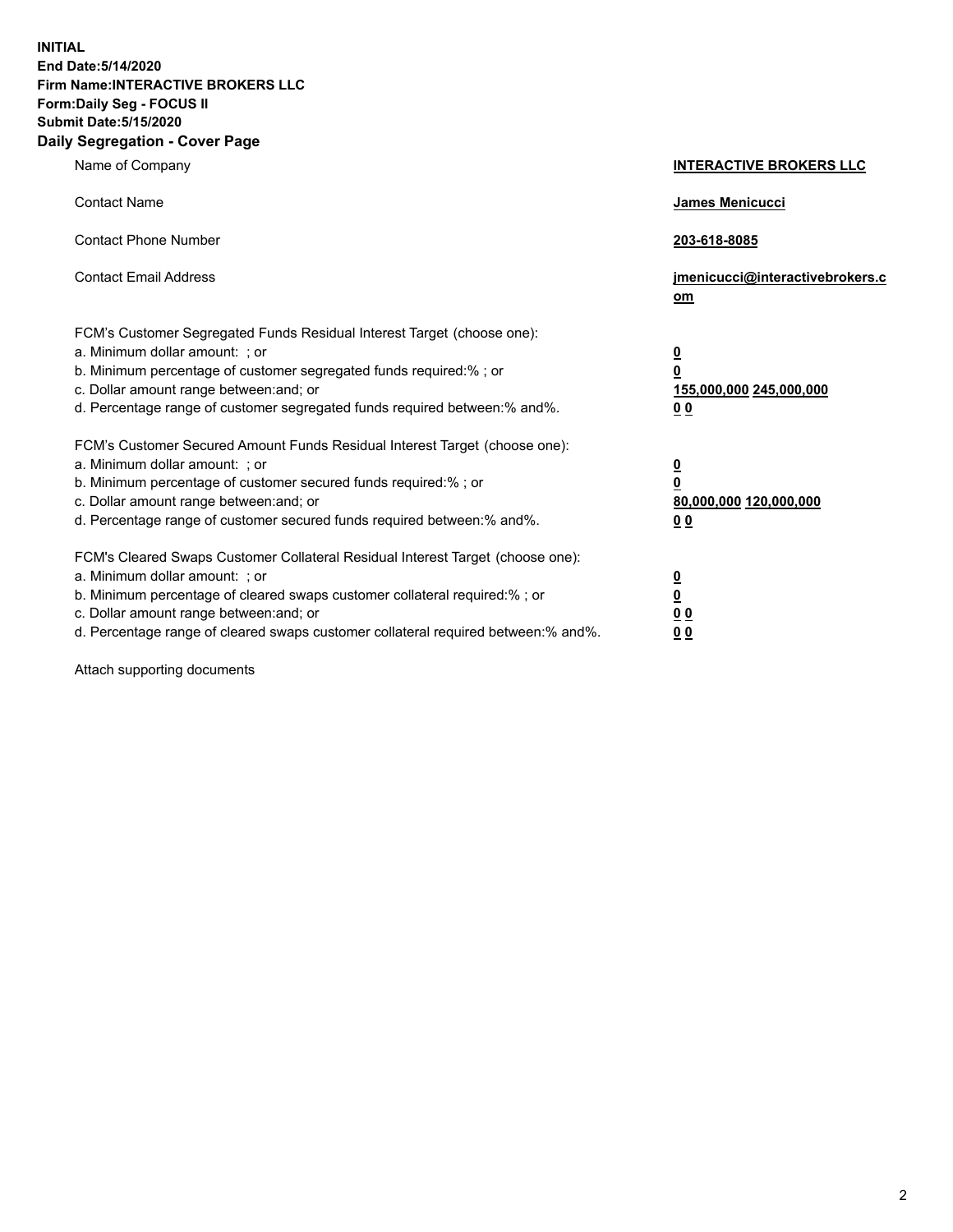**INITIAL End Date:5/14/2020 Firm Name:INTERACTIVE BROKERS LLC Form:Daily Seg - FOCUS II Submit Date:5/15/2020 Daily Segregation - Secured Amounts**

|     | Daily Ocglegation - Occuled Anioants                                                                       |                                    |
|-----|------------------------------------------------------------------------------------------------------------|------------------------------------|
|     | Foreign Futures and Foreign Options Secured Amounts                                                        |                                    |
|     | Amount required to be set aside pursuant to law, rule or regulation of a foreign                           | $0$ [7305]                         |
|     | government or a rule of a self-regulatory organization authorized thereunder                               |                                    |
| 1.  | Net ledger balance - Foreign Futures and Foreign Option Trading - All Customers                            |                                    |
|     | A. Cash                                                                                                    | 561,412,290 [7315]                 |
|     | B. Securities (at market)                                                                                  | $0$ [7317]                         |
| 2.  | Net unrealized profit (loss) in open futures contracts traded on a foreign board of trade                  | 7,391,538 [7325]                   |
| 3.  | Exchange traded options                                                                                    |                                    |
|     | a. Market value of open option contracts purchased on a foreign board of trade                             | 118,577 [7335]                     |
|     | b. Market value of open contracts granted (sold) on a foreign board of trade                               | $-218,639$ [7337]                  |
| 4.  | Net equity (deficit) (add lines 1. 2. and 3.)                                                              | 568,703,766 [7345]                 |
| 5.  | Account liquidating to a deficit and account with a debit balances - gross amount                          | $6,140$ [7351]                     |
|     | Less: amount offset by customer owned securities                                                           | 0 [7352] 6,140 [7354]              |
| 6.  | Amount required to be set aside as the secured amount - Net Liquidating Equity                             | 568,709,906 [7355]                 |
|     | Method (add lines 4 and 5)                                                                                 |                                    |
| 7.  | Greater of amount required to be set aside pursuant to foreign jurisdiction (above) or line                | 568,709,906 [7360]                 |
|     | 6.                                                                                                         |                                    |
|     | FUNDS DEPOSITED IN SEPARATE REGULATION 30.7 ACCOUNTS                                                       |                                    |
| 1.  | Cash in banks                                                                                              |                                    |
|     | A. Banks located in the United States                                                                      | 95,224,392 [7500]                  |
|     | B. Other banks qualified under Regulation 30.7                                                             | 0 [7520] 95,224,392 [7530]         |
| 2.  | Securities                                                                                                 |                                    |
|     | A. In safekeeping with banks located in the United States                                                  | 479,832,800 [7540]                 |
|     | B. In safekeeping with other banks qualified under Regulation 30.7                                         | 0 [7560] 479,832,800 [7570]        |
| 3.  | Equities with registered futures commission merchants                                                      |                                    |
|     | A. Cash                                                                                                    | $0$ [7580]                         |
|     | <b>B.</b> Securities                                                                                       | $0$ [7590]                         |
|     | C. Unrealized gain (loss) on open futures contracts                                                        | $0$ [7600]                         |
|     | D. Value of long option contracts                                                                          | $0$ [7610]                         |
|     | E. Value of short option contracts                                                                         | 0 [7615] 0 [7620]                  |
| 4.  | Amounts held by clearing organizations of foreign boards of trade                                          |                                    |
|     | A. Cash                                                                                                    | $0$ [7640]                         |
|     | <b>B.</b> Securities                                                                                       | $0$ [7650]                         |
|     | C. Amount due to (from) clearing organization - daily variation                                            | $0$ [7660]                         |
|     | D. Value of long option contracts                                                                          | $0$ [7670]                         |
|     | E. Value of short option contracts                                                                         | 0 [7675] 0 [7680]                  |
| 5.  | Amounts held by members of foreign boards of trade                                                         |                                    |
|     | A. Cash                                                                                                    | 124, 123, 274 [7700]               |
|     | <b>B.</b> Securities                                                                                       | $0$ [7710]                         |
|     | C. Unrealized gain (loss) on open futures contracts                                                        | 5,301,137 [7720]                   |
|     | D. Value of long option contracts                                                                          | 118,577 [7730]                     |
|     | E. Value of short option contracts                                                                         | -218,639 [7735] 129,324,349 [7740] |
| 6.  | Amounts with other depositories designated by a foreign board of trade                                     | 0 [7760]                           |
| 7.  | Segregated funds on hand                                                                                   | $0$ [7765]                         |
| 8.  | Total funds in separate section 30.7 accounts                                                              | 704,381,541 [7770]                 |
| 9.  | Excess (deficiency) Set Aside for Secured Amount (subtract line 7 Secured Statement<br>Page 1 from Line 8) | 135,671,635 [7380]                 |
| 10. | Management Target Amount for Excess funds in separate section 30.7 accounts                                | 80,000,000 [7780]                  |
| 11. | Excess (deficiency) funds in separate 30.7 accounts over (under) Management Target                         | 55,671,635 [7785]                  |
|     |                                                                                                            |                                    |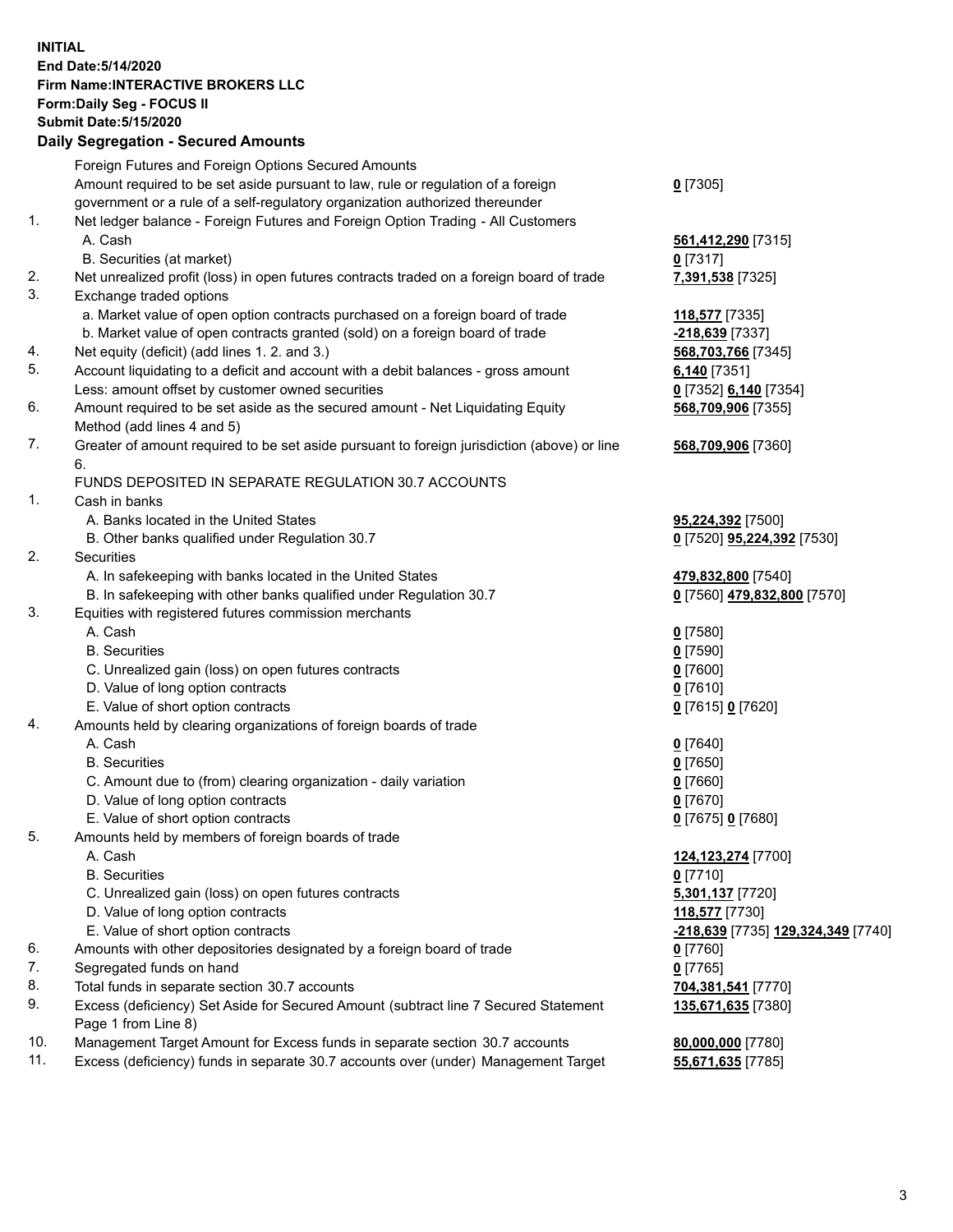**INITIAL End Date:5/14/2020 Firm Name:INTERACTIVE BROKERS LLC Form:Daily Seg - FOCUS II Submit Date:5/15/2020 Daily Segregation - Segregation Statement** SEGREGATION REQUIREMENTS(Section 4d(2) of the CEAct) 1. Net ledger balance A. Cash **5,532,370,421** [7010] B. Securities (at market) **0** [7020] 2. Net unrealized profit (loss) in open futures contracts traded on a contract market **-63,776,560** [7030] 3. Exchange traded options A. Add market value of open option contracts purchased on a contract market **388,308,194** [7032] B. Deduct market value of open option contracts granted (sold) on a contract market **-326,973,675** [7033] 4. Net equity (deficit) (add lines 1, 2 and 3) **5,529,928,380** [7040] 5. Accounts liquidating to a deficit and accounts with debit balances - gross amount **79,445,206** [7045] Less: amount offset by customer securities **0** [7047] **79,445,206** [7050] 6. Amount required to be segregated (add lines 4 and 5) **5,609,373,586** [7060] FUNDS IN SEGREGATED ACCOUNTS 7. Deposited in segregated funds bank accounts A. Cash **1,346,997,167** [7070] B. Securities representing investments of customers' funds (at market) **2,532,620,660** [7080] C. Securities held for particular customers or option customers in lieu of cash (at market) **0** [7090] 8. Margins on deposit with derivatives clearing organizations of contract markets A. Cash **506,217,382** [7100] B. Securities representing investments of customers' funds (at market) **1,460,647,238** [7110] C. Securities held for particular customers or option customers in lieu of cash (at market) **0** [7120] 9. Net settlement from (to) derivatives clearing organizations of contract markets **-73,209,494** [7130] 10. Exchange traded options A. Value of open long option contracts **388,483,606** [7132] B. Value of open short option contracts **-327,332,863** [7133] 11. Net equities with other FCMs A. Net liquidating equity **0** [7140] B. Securities representing investments of customers' funds (at market) **0** [7160] C. Securities held for particular customers or option customers in lieu of cash (at market) **0** [7170] 12. Segregated funds on hand **0** [7150] 13. Total amount in segregation (add lines 7 through 12) **5,834,423,696** [7180] 14. Excess (deficiency) funds in segregation (subtract line 6 from line 13) **225,050,110** [7190] 15. Management Target Amount for Excess funds in segregation **155,000,000** [7194] 16. Excess (deficiency) funds in segregation over (under) Management Target Amount **70,050,110** [7198]

Excess